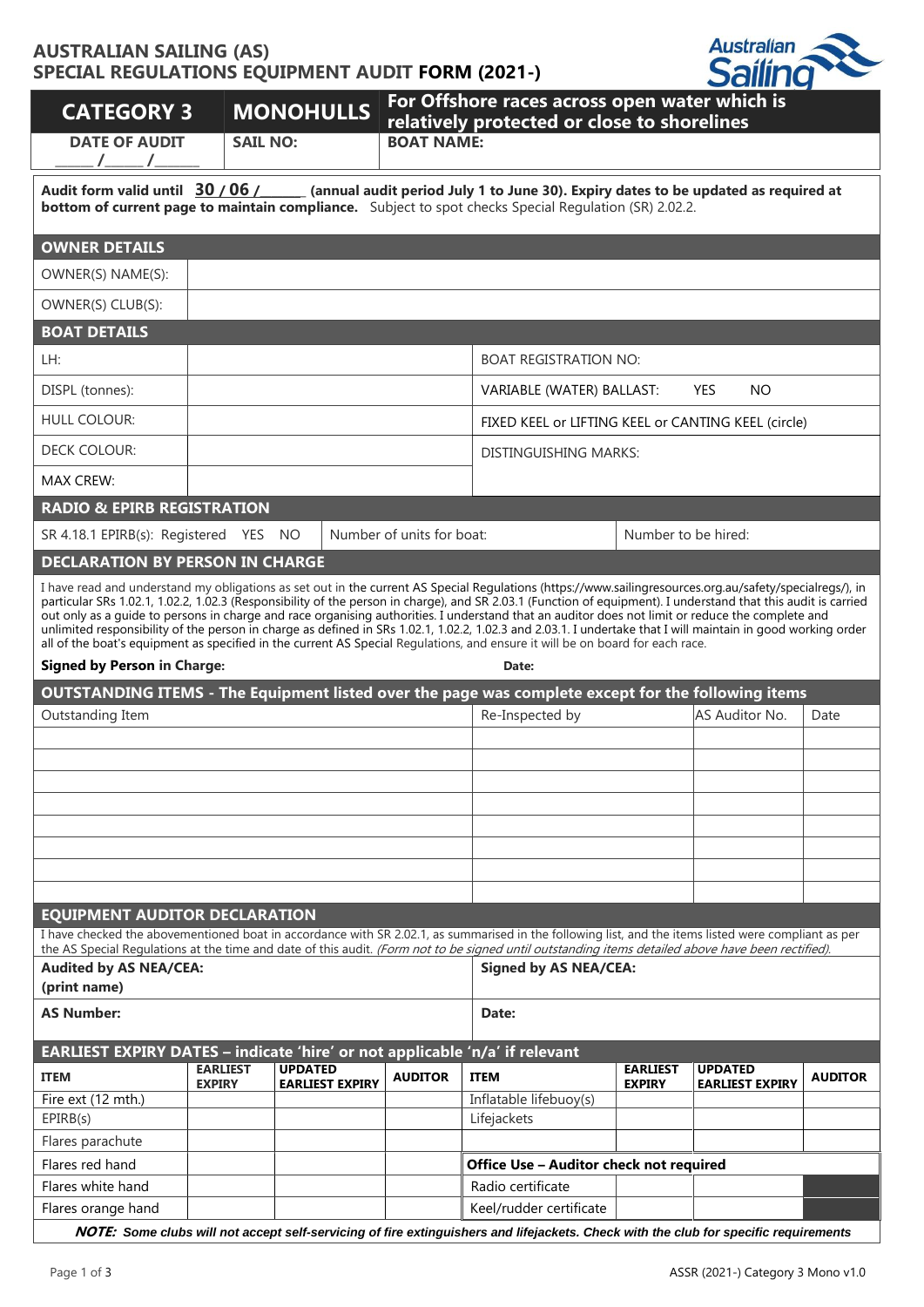## **AUSTRALIAN SAILING (AS) SPECIAL REGULATIONS EQUIPMENT AUDIT FORM (2021-)**



**DATE OF AUDIT \_\_\_\_\_\_ /\_\_\_\_\_\_ /\_\_\_\_\_\_\_**

**SAIL NO: BOAT NAME:**

**CATEGORY 3 MONOHULLS For Offshore races across open water which is relatively protected or close to shorelines**

|            | This section to be completed and <b>ticked or initialled</b> by person in                                 |   |   |
|------------|-----------------------------------------------------------------------------------------------------------|---|---|
| <b>Reg</b> | <b>Structural/Fixed Deck Items</b>                                                                        | P | Δ |
| 2.03.1     | Equipment functions & adequate for intended use                                                           |   |   |
| 2.03.2     | Ballast & heavy equipment secured                                                                         |   |   |
| $3.01 -$   | Section 3 Part 1 - Structural Features, Stability. See<br>Keel and Rudder Inspection Form, and Organising |   |   |
| 3.05       | Authority requirements                                                                                    |   |   |
| 3.06.1     | (a) 2 exits, 1 forward of mast                                                                            |   |   |
|            | (Refer to regulation for minimum clearance)                                                               |   |   |
| 3.07.1     | No hatches forward of maximum beam open inwards<br>except if size $< 0.071$ m <sup>2</sup>                |   |   |
|            | (a)(i) Hatches above water when heeled 90°                                                                |   |   |
|            | (a)(iii) Non-conforming hatches; size < $0.071$ m <sup>2</sup>                                            |   |   |
| 3.07.2     | (a)(iii) Non-conforming hatches kept shut while racing                                                    |   |   |
|            | (b) Hatches capable of being immediately shut;                                                            |   |   |
|            | permanently attached lid                                                                                  |   |   |
| 3.07.3     | Non-conforming hatches labelled 'Not to be opened at                                                      |   |   |
|            | sea'                                                                                                      |   |   |
| 3.07.4     | Blocking device for low sill companionway                                                                 |   |   |
|            | (a) Companionway hatch securing arrangement                                                               |   |   |
|            | (i) Operable from above and below                                                                         |   |   |
|            | (ii) Functions independently of blocking devices                                                          |   |   |
|            | (b) Blocking devices to be<br>(i) Capable of being retained with hatch open or shut                       |   |   |
|            | (ii) Secured to boat (e.g. by lanyard)                                                                    |   |   |
|            | (iii) Permit exit in event of inversion                                                                   |   |   |
| 3.08.1     | Cockpit strong, self-draining, & watertight (3.08.2)                                                      |   |   |
|            |                                                                                                           |   |   |
| 3.08.3     | Bilge pump outlet not connected to cockpit drain<br>Number of cockpit drains required: <8.5 m: 2 x 25 mm  |   |   |
| 3.08.7     | Age/Series Date pre 07/77 & >8.5 m; 2 x 25 mm                                                             |   |   |
|            | Age/ Series Date post 07/77 & >8.5 m; 4 x 20 mm                                                           |   |   |
| 3.12.2     | Lifelines taut (50 N force applied; $\leq$ 50 mm deflection)                                              |   |   |
|            | Bow pulpits shall be either:                                                                              |   |   |
|            | (a)(i) Closed and forward of forestay; OR                                                                 |   |   |
|            | (a)(ii) Open with the forward gap $\leq$ 360 mm; OR                                                       |   |   |
|            | (a)(iii) Open with the gap to any boat part $\leq$ 360 mm                                                 |   |   |
|            | (b) & (d) Bow and stern pulpit top rails and aft lifelines<br>same height as upper side lifelines         |   |   |
|            | (c) Lifelines, stanchions, pulpits effectively continuous                                                 |   |   |
|            | deck barrier                                                                                              |   |   |
| 3.12.3     | (c) Lifelines supported at intervals $\leq 2.20$ m                                                        |   |   |
|            | (f) Pulpits & stanchions permanently installed                                                            |   |   |
|            | (g) Pulpit & stanchion bases inboard $\leq$ 5% of max                                                     |   |   |
|            | beam or 150 mm                                                                                            |   |   |
|            | (h) Stanchion bases not outboard<br>(j) Lifelines attached to stanchion inside & overlapping              |   |   |
|            | pulpit with gap $\leq$ 150 mm permitted                                                                   |   |   |
|            | (k) Stanchions straight, vertical; first 50 mm $\leq 10$ mm                                               |   |   |
|            | displ. and angle $\leq 10$ deg. from 50 mm above deck.                                                    |   |   |
|            | Lifeline height, spacing, number comply with table                                                        |   |   |
| 3.12.5     | Double lifelines minimum, upper ≥ 600 mm (450 mm if                                                       |   |   |
|            | LH < 8.5 m), intermediate openings $\leq$ 380 mm,<br>intermediate lifeline ≥ 230 mm above working deck    |   |   |
|            | (a) Lifelines uncoated stainless steel wire                                                               |   |   |
|            | (b) Loose sleeve permitted                                                                                |   |   |
|            | (d) Gap secured by lanyard $\leq 100$ mm;                                                                 |   |   |
| 3.12.6     | Lanyard replaced annually                                                                                 |   |   |
|            | (e) Total lifeline system ≥ strength of required wire                                                     |   |   |
|            | Lifeline size minimum: LH < 8.5 m: 3 mm; LH 8.5 m -                                                       |   |   |
|            | 13 m: 4 mm; LH > 13 m: 5 mm<br>Toe rail min height 25 mm (age date from 01/81);                           |   |   |
| 3.14.1     |                                                                                                           |   |   |
| 3.20.3     | Toe rail min height 20 mm (age date before 01/81)<br>1 manual bilge pump; operable with boat/seats shut   |   |   |
|            | Bilge pump not to discharge into closed cockpit                                                           |   |   |
| 3.20.6     | Bilge pump not connected to cockpit drains                                                                |   |   |
|            | a) Bilge pump minimum suction bore 25 mm                                                                  |   |   |
| 3.20.7     | b) Bilge pump & strum boxes accessible                                                                    |   |   |
|            |                                                                                                           |   |   |

|            |                                                                                                              |   |            | This section to be completed and <b>ticked or initialled</b> by person in charge (P) and auditor(A). If item not applicable, mark 'n/a' or dash '-' |     |
|------------|--------------------------------------------------------------------------------------------------------------|---|------------|-----------------------------------------------------------------------------------------------------------------------------------------------------|-----|
| <b>Reg</b> | <b>Structural/Fixed Deck Items</b>                                                                           | P | 3.20.8     | Pump handle each with lanyard or catch unless                                                                                                       |     |
| 2.03.1     | Equipment functions & adequate for intended use                                                              |   |            | permanently fitted                                                                                                                                  |     |
| 2.03.2     | Ballast & heavy equipment secured                                                                            |   | 3.21.1     | Marine magnetic compass permanently installed, non-<br>electric                                                                                     |     |
| $3.01 -$   | Section 3 Part 1 - Structural Features, Stability. See                                                       |   | 3.21.2     | Spare magnetic compass, non-electric (portable ok)                                                                                                  |     |
| 3.05       | Keel and Rudder Inspection Form, and Organising                                                              |   | 3.23       | Navigation lights carried complying with IRPCAS                                                                                                     |     |
|            | Authority requirements<br>(a) 2 exits, 1 forward of mast                                                     |   |            | If using outboard motor, provision for mounting                                                                                                     |     |
| 3.06.1     | (Refer to regulation for minimum clearance)                                                                  |   | 3.24.4     | Outboard motor mounted at all times                                                                                                                 |     |
| 3.07.1     | No hatches forward of maximum beam open inwards                                                              |   | 3.25.4     | (b) Masthead VHF antenna                                                                                                                            |     |
|            | except if size $< 0.071$ m <sup>2</sup>                                                                      |   | 3.28.1     | Hull Identification, min 50 mm; name & state rego; OR                                                                                               |     |
|            | (a)(i) Hatches above water when heeled 90°                                                                   |   |            | name, sail number & club                                                                                                                            |     |
|            | (a)(iii) Non-conforming hatches; size $< 0.071$ m <sup>2</sup>                                               |   | 4.01.1     | Sail numbers as per RRS 77 and Appendix G                                                                                                           |     |
| 3.07.2     | (a)(iii) Non-conforming hatches kept shut while racing                                                       |   | 4.03.1     | (a), (d), & (e) Jackstay attachments port/starboard,                                                                                                |     |
|            | (b) Hatches capable of being immediately shut;                                                               |   |            | strong, through bolted (not around stanchion bases)<br>(a) Clipping points through bolted or welded deck                                            |     |
|            | permanently attached lid                                                                                     |   |            | plates or other suitable strong points                                                                                                              |     |
| 3.07.3     | Non-conforming hatches labelled 'Not to be opened at<br>sea'                                                 |   | 4.03.2     | (b) Positioned to clip/unclip from below and move                                                                                                   |     |
|            | Blocking device for low sill companionway                                                                    |   |            | between cockpit and deck                                                                                                                            |     |
|            | (a) Companionway hatch securing arrangement                                                                  |   |            | (c) Clipping points for 2/3 crew                                                                                                                    |     |
|            | (i) Operable from above and below                                                                            |   | <b>Reg</b> | <b>Structural/Fixed Items Below</b>                                                                                                                 | P A |
|            |                                                                                                              |   |            | (a) Seacocks permanently installed                                                                                                                  |     |
| 3.07.4     | (ii) Functions independently of blocking devices<br>(b) Blocking devices to be                               |   | 3.09.1     | (b) Plugs for each opening attached or stowed nearby                                                                                                |     |
|            | (i) Capable of being retained with hatch open or shut                                                        |   | 3.11       | Keel stepped mast; heel securely fastened                                                                                                           |     |
|            | (ii) Secured to boat (e.g. by lanyard)                                                                       |   | 3.15.2     | Toilet or securely fastened bucket                                                                                                                  |     |
|            | (iii) Permit exit in event of inversion                                                                      |   | 3.16.1     | Bunks, securely fastened, sufficient 50% of crew                                                                                                    |     |
| 3.08.1     | Cockpit strong, self-draining, & watertight (3.08.2)                                                         |   | 3.17.1     | Cooking stove/heating appliance safe use in seaway                                                                                                  |     |
| 3.08.3     | Bilge pump outlet not connected to cockpit drain                                                             |   | 3.17.2     | e.g. Gimballed with accessible shutoff                                                                                                              |     |
|            | Number of cockpit drains required: <8.5 m: 2 x 25 mm                                                         |   | 3.17.3     | Gas or methylated spirits only fuels for cooking                                                                                                    |     |
| 3.08.7     | Age/Series Date pre 07/77 & >8.5 m; 2 x 25 mm                                                                |   |            | (a) "REMEMBER Turn Off Gas At Bottle" sign                                                                                                          |     |
|            | Age/ Series Date post 07/77 & >8.5 m; 4 x 20 mm                                                              |   | 3.17.4     | (b) Gas detection for permanent pilot light                                                                                                         |     |
| 3.12.2     | Lifelines taut (50 N force applied; $\leq$ 50 mm deflection)                                                 |   | 3.17.5     | Disposable gas canisters ≤ 225 grams                                                                                                                |     |
|            | Bow pulpits shall be either:                                                                                 |   |            | Gas bottle, spare canisters in separate compartment                                                                                                 |     |
|            | (a)(i) Closed and forward of forestay; OR                                                                    |   | 3.17.6     | ventilated overboard                                                                                                                                |     |
|            | (a)(ii) Open with the forward gap $\leq$ 360 mm; OR                                                          |   | 3.17.7     | Galley - suitable facilities. AS Interpretation 26/07/18 -                                                                                          |     |
|            | (a)(iii) Open with the gap to any boat part $\leq$ 360 mm                                                    |   |            | Sink not required                                                                                                                                   |     |
|            | (b) & (d) Bow and stern pulpit top rails and aft lifelines                                                   |   | 3.18.3     | Watermaker permitted (in lieu of carrying water at start)                                                                                           |     |
|            | same height as upper side lifelines<br>(c) Lifelines, stanchions, pulpits effectively continuous             |   |            | 1 permanently installed water tank (age date $\geq$ 07/98)                                                                                          |     |
|            | deck barrier                                                                                                 |   | 3.19.1     | Handholds below decks                                                                                                                               |     |
| 3.12.3     | (c) Lifelines supported at intervals $\leq$ 2.20 m                                                           |   | 3.24.3     | Inboard engine to SR 3.24.1, OR outboard engine with                                                                                                |     |
|            | (f) Pulpits & stanchions permanently installed                                                               |   |            | tanks, fuel supply; all securely fastened                                                                                                           |     |
|            | (g) Pulpit & stanchion bases inboard $\leq 5\%$ of max                                                       |   | 3.24.6     | Separate starter battery if electric starter<br>Separate generators, if carried, securely covered and                                               |     |
|            | beam or 150 mm                                                                                               |   | 3.24.7     | permanently installed                                                                                                                               |     |
|            | (h) Stanchion bases not outboard                                                                             |   |            | Fuel tank shut off valve/cock if fuel can escape or                                                                                                 |     |
|            | (i) Lifelines attached to stanchion inside & overlapping                                                     |   | 3.24.8     | siphon                                                                                                                                              |     |
|            | pulpit with gap $\leq$ 150 mm permitted                                                                      |   |            | (a) Petrol tanks - see regulation                                                                                                                   |     |
|            | (k) Stanchions straight, vertical; first 50 mm $\leq 10$ mm                                                  |   |            | (b) Diesel tanks metal or other certified material                                                                                                  |     |
|            | displ. and angle $\leq 10$ deg. from 50 mm above deck.<br>Lifeline height, spacing, number comply with table |   |            | (c) Fuel lines comply                                                                                                                               |     |
|            | Double lifelines minimum, upper ≥ 600 mm (450 mm if                                                          |   | 3.24.9     | (d) Outboard tanks secured on deck or ventilated                                                                                                    |     |
| 3.12.5     | LH < 8.5 m), intermediate openings $\leq$ 380 mm,                                                            |   |            | compartment; manufacturer supplied or recognised                                                                                                    |     |
|            | intermediate lifeline ≥ 230 mm above working deck                                                            |   |            | national standard<br>(e) Petrol not below decks in portable containers                                                                              |     |
|            | (a) Lifelines uncoated stainless steel wire                                                                  |   |            |                                                                                                                                                     |     |
|            | (b) Loose sleeve permitted                                                                                   |   |            | (f) Flexible fuel tank not permitted.                                                                                                               |     |
|            | (d) Gap secured by lanyard $\leq 100$ mm;<br>Lanyard replaced annually                                       |   | 3.25.1     | (b)(i) Permanently installed VHF transceiver (new<br>installations DSC capable)                                                                     |     |
| 3.12.6     | (e) Total lifeline system $\ge$ strength of required wire                                                    |   |            | DSC VHF: programmed with MMSI, connected to                                                                                                         |     |
|            | Lifeline size minimum: LH < 8.5 m: 3 mm; LH 8.5 m -                                                          |   | 3.25.2     | GPS, capable send/receive alerts - See Marine                                                                                                       |     |
|            | 13 m: 4 mm; LH > 13 m: 5 mm                                                                                  |   |            | Communications Inspection Form                                                                                                                      |     |
|            | Toe rail min height 25 mm (age date from 01/81);                                                             |   | 3.26       | Batteries sealed type; electrolyte cannot escape                                                                                                    |     |
| 3.14.1     | Toe rail min height 20 mm (age date before 01/81)                                                            |   |            | (c) AIS transponder (from $01/07/22$ )                                                                                                              |     |
| 3.20.3     | 1 manual bilge pump; operable with boat/seats shut                                                           |   | 3.29.1     | (d) & (e) Programmed MMSI & yacht name - See                                                                                                        |     |
| 3.20.6     | Bilge pump not to discharge into closed cockpit                                                              |   |            | Marine Communications Inspection Form                                                                                                               |     |
|            | Bilge pump not connected to cockpit drains                                                                   |   | 3.30       | GPS permanently installed                                                                                                                           |     |
| 3.20.7     | a) Bilge pump minimum suction bore 25 mm                                                                     |   | 4.12       | Depth Sounder                                                                                                                                       |     |
|            | b) Bilge pump & strum boxes accessible                                                                       |   | 4.13.1     | Log (other than GPS)                                                                                                                                |     |